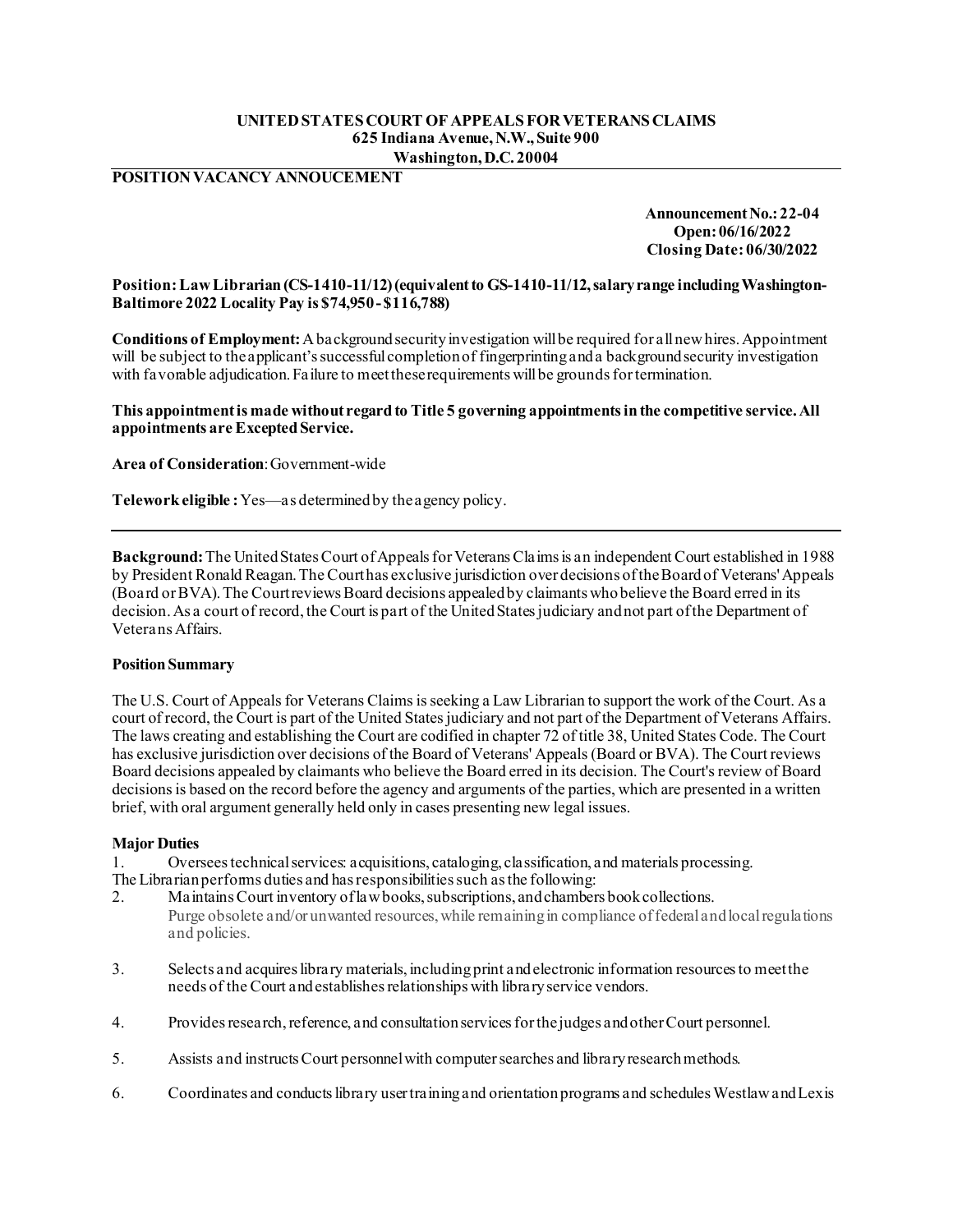training sessions.

- 7. Manages an interlibrary loan programthrough personal contact with the Library of Congress and other federal libraries in DC. (The library does not participate in OCLC/ILIAD.)
- 8. Maintains an online integrated library catalog system which is accessible to Court personnel. The library currently uses SirsiDynix, which houses and updates the Court's system on their servers.
- 9. Manually upload Court decisions/opinions to files for inclusion on the Court's website.
- 10. Serves as the liaison with Westlaw and Lexis, trouble-shooting any problems with the publication of the Court's documents.
- 11. Participates in library networks, initiates and maintains professional contacts with other librarians to provide the fullest possible range of research materials to judges and other court staff.
- 12. Develops and justifies the library's annual budget.
- 13. Participate in managing and maintaining the content of the CAVC internet and intranet websites. Develop, format, write and/or edit new and existing webpage content.

### **Performs other duties as assigned.**

### **Required Competencies (Job Knowledge, Skills and Abilities)**

The duties of the Librarian require: (1) knowledge in the basic concepts, principles, policies, and theories of library administration and management; (2) knowledge of the Library of Congress Classification System and cataloging procedures and practices; (3) knowledge of legal resources available for research; (4) knowledge and skill in conducting legal research and instructing Court staff in the various research techniques using electronic and conventional media; (5) ability to assist in the coordination of the library's computer-assisted legal research program; (6) ability to effectively and appropriately interact with judges and Court staff providing customer service; (7) skill in assigning, prioritizing, monitoring and reviewing work assignments; (8) knowledge in the Court's procurement policies particularly as they relate to library acquisitions; (9) knowledge of online bibliographic database techniques, software tools, and automated equipment; (10) skill in the use of the automated integrated library system; (11) the ability to work productively, setting priorities, and meeting deadlines; (12) a keen knowledge of automation concepts and applications; (13) a high level of effective communication skills both orally and in writing; (14) knowledge and compliance with the Code of Conduct for Judicial Employees and Court confidentiality requirements;  $(15)$  the ability to consistently demonstrate sound ethics and judgment;  $(16)$  ability to conduct legislative history searches using various research platforms.

### **Complexity**

The tasks performed vary daily and cover a broad range of library functions. The incumbent independently makes decisions based on thorough knowledge of the profession and the library's policies, practices, and judicial needs.

#### **Organizational Relationships**

The Librarian interacts primarily with judges, chambers staff, and the legal staff for the purpose of providing legal research or other library services. The incumbent also has contact with others including the finance, administrative, and support staff. Contacts within and outside the Court are made to seek, exchange, and provide information.

### **Qualification Requirements: To qualify for this position, you must meet the below requirements.**

• Proficiency in using electronic research systems, including Bloomberg Law, Lexis+, and Westlaw Edge.